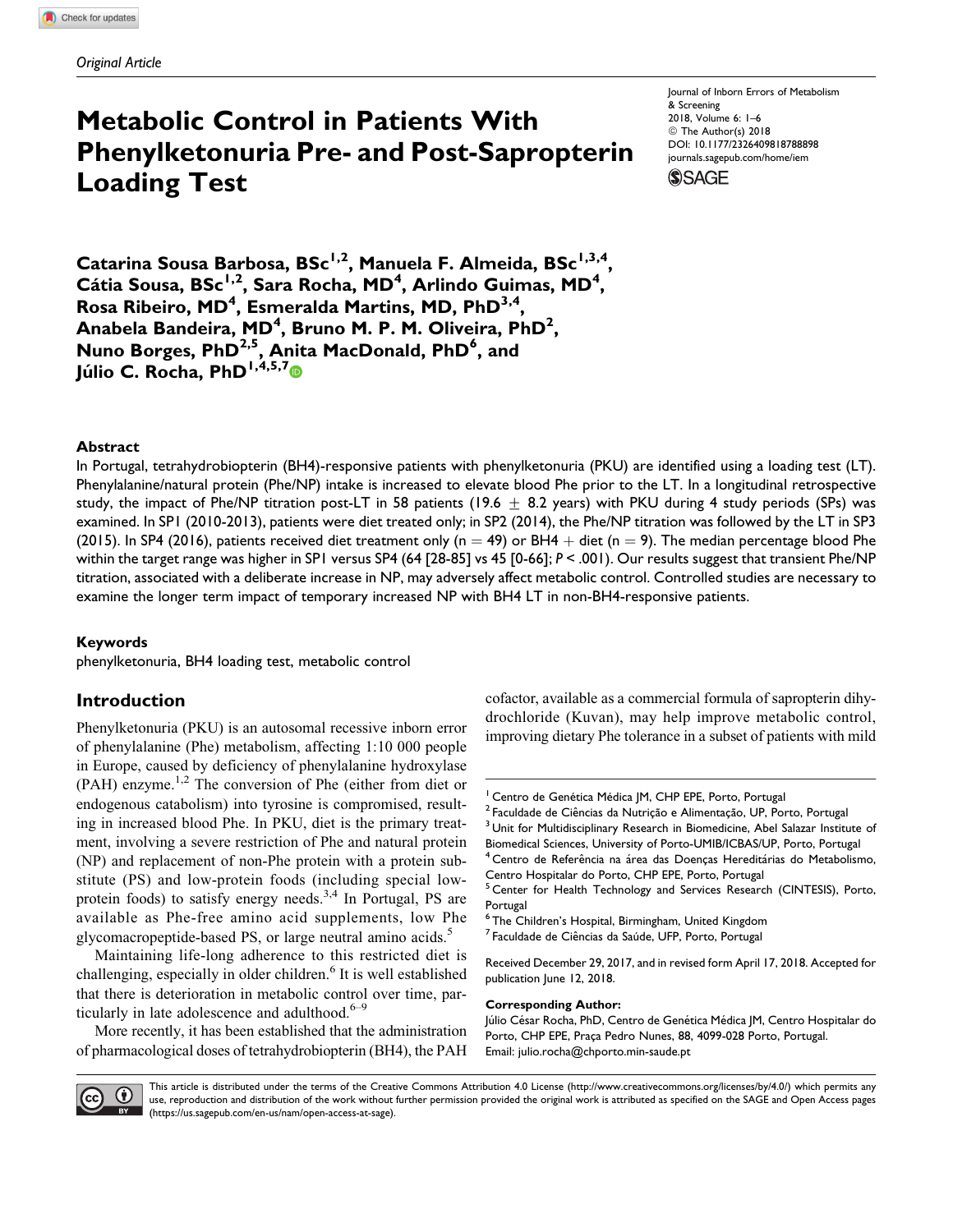or moderate  $PKU$ .<sup>10–12</sup> Tetrahydrobiopterin responsiveness is established either by genotype or with a loading test  $(LT)$ .<sup>1</sup> Although different methodologies are used to evaluate BH4 responsiveness, a 48-hour BH4 LT protocol is commonly advocated in Europe, analyzing blood Phe before and after a single daily dose of sapropterin (20 mg/kg/d) on 2 consecutive days.<sup>13,14</sup>

In Portugal, the Portuguese Society for Metabolic Disorders (SPDM) specifies that all potential BH4 responders should be identified using a LT. Prior to the LT, Phe/NP intakes are increased to elevate blood Phe to >480 μmol/L. Sometimes this procedure is challenging both for patients and professionals<sup>15</sup> associated with undefined individual Phe tolerance prior to LT and patient ability to eat the amount of higher protein foods that may be necessary to increase blood Phe. The length of time that it takes to increase Phe levels varies between individual patients. Opinion varies on the source of NP that should be given. No published studies have conducted controlled trials to investigate the effect of short-term increase in dietary Phe/NP intake on long-term blood Phe, particularly in non-BH4 responders. In a longitudinal, retrospective study over 6 years, we aimed to examine the impact of Phe/NP titration on metabolic control post-LT in patients with PKU.

## Methods

#### **Participants**

In 2015, 66 patients with PKU completed a LT from the Reference Center of Inherited Metabolic Diseases of Centro Hospitalar do Porto. Eight patients were excluded from the study: 5 were late diagnosed (late treated patients with inconsistent dietary adherence), 2 had insufficient clinical data and dietary records, and 1 had Down syndrome with severe neurological impairment affecting dietary management.<sup>16</sup> The final sample included 58 (n  $=$  58) early treated patients (4-34 years; 19.6  $\pm$  8.2 years; 50% females). Disease severity was classified according to the neonatal blood Phe, at newborn screening, as stated in the Portuguese Consensus<sup>17</sup>: hyperphenylalaninemia (blood Phe  $\leq 6$  mg/ dL), mild PKU (blood Phe  $\geq 6$  mg/dL and  $\leq 20$  mg/dL), and classical PKU (blood Phe  $>20$  mg/dL). There were 30 (51.7%) patients with mild PKU and 28 (48.3%) patients with classical PKU. The blood Phe target range was  $\leq 6$  or  $\leq 8$  mg/dL with patients aged <12 or  $\geq$  12 years, respectively.<sup>17</sup>

The final sample of patients was studied in 4 different study periods (SPs). During SP1 (2010-2013), all patients were on a low Phe diet. In SP2 (2014), the NP prescription was increased to define maximum Phe tolerance to establish a blood Phe >480 μmol/L, according to SPDM protocol. During this period, in patients whose blood Phe was <480 μmol/L, NP intake was increased initially by adding regular cow milk to the PS. This was then followed by adding controlled amounts of regular foods, such as bread, pasta, or other dairy products. The PS was maintained and the intake of special low-protein foods was decreased as equivalent regular foods were introduced. A time period of 8 weeks was allocated to stabilize blood Phe >480 μmol/L in order to initiate the test.

In the SP3 (2015), the preparation for LT was continued and patients were gradually enrolled, so all of them completed the test during the year 2015. Additionally, some responders started BH4 treatment immediately after the LT. In the SP4 (2016), patients were either exclusively diet treated ( $n = 49$ ) or on BH4 treatment in combination with diet  $(n = 9)$ .

## Study Design

This is a longitudinal retrospective study, with data collected from 2010 to 2016. Gender, birthdate, newborn screening blood Phe, disease severity, genotype, date of LT, and BH4 responsiveness were collected from electronic patient clinical records. Participants were identified by a code, preventing patient identification. There was no control group as all patients with PKU had a LT.

#### Data Collection

Anthropometry. Data on anthropometry were collected from clinical records from the final nutritional appointment of each SP. Weight and heights were measured when patients were in light clothing only, without shoes and accessories. Seca measuring scales (accuracy  $= 0.5$  kg) and a stadiometer (measuring  $scale = 1$  mm) were used. Body mass index (BMI) was calculated as weight  $(kg)/\hbar$ eight $^2$  (m) and classified by World Health Organization criteria.<sup>18</sup> Anthro (Version 3.2.2) and Anthro Plus (Version 1.0.4) software were used to calculate BMI z scores for patients aged between 0 to 5 and 5 to 19 years, respectively. For patients aged 0 to 5 years, overweight was defined when BMI z score was  $\geq$ 2 standard deviations (SDs).<sup>19,20</sup> In patients aged between 5 and 19 years, overweight was characterized when BMI z score was  $>1$  SD.<sup>20,21</sup>

Nutritional intake. Data on dietary intake were collected from the final nutritional appointment of each SP. Natural protein (g/kg/ d), protein equivalent (PE) from PS (g/kg/d), and total protein (TP; g/kg/d) intakes were calculated. Additionally, data on quantitative NP intake (g/kg/d) were collected from the last register before the LT.

Metabolic control. All patient blood Phe measurements conducted in SP1, SP2, SP3, and SP4 were collected from the patient database. Blood Phe was measured from blood spots by tandem mass spectrometry. The samples were collected by patients in the morning when fasted. Patients were advised to take weekly blood spots. Blood Phe measurements in each of the 4 SP were calculated for median, mean, and SD of blood Phe. Furthermore, for each period and each patient, the percentage of blood Phe measurements within target range was calculated. Whenever patients reached 12 years ( $n = 14$ ), the upper target range was adjusted, so results were correctly interpreted for age.<sup>17</sup> Additionally, for patients who were not BH4 responsive and so not taking BH4 treatment in 2016, the percentage of blood Phe measurements within target range before and after the LT was compared. In contrast, for patients who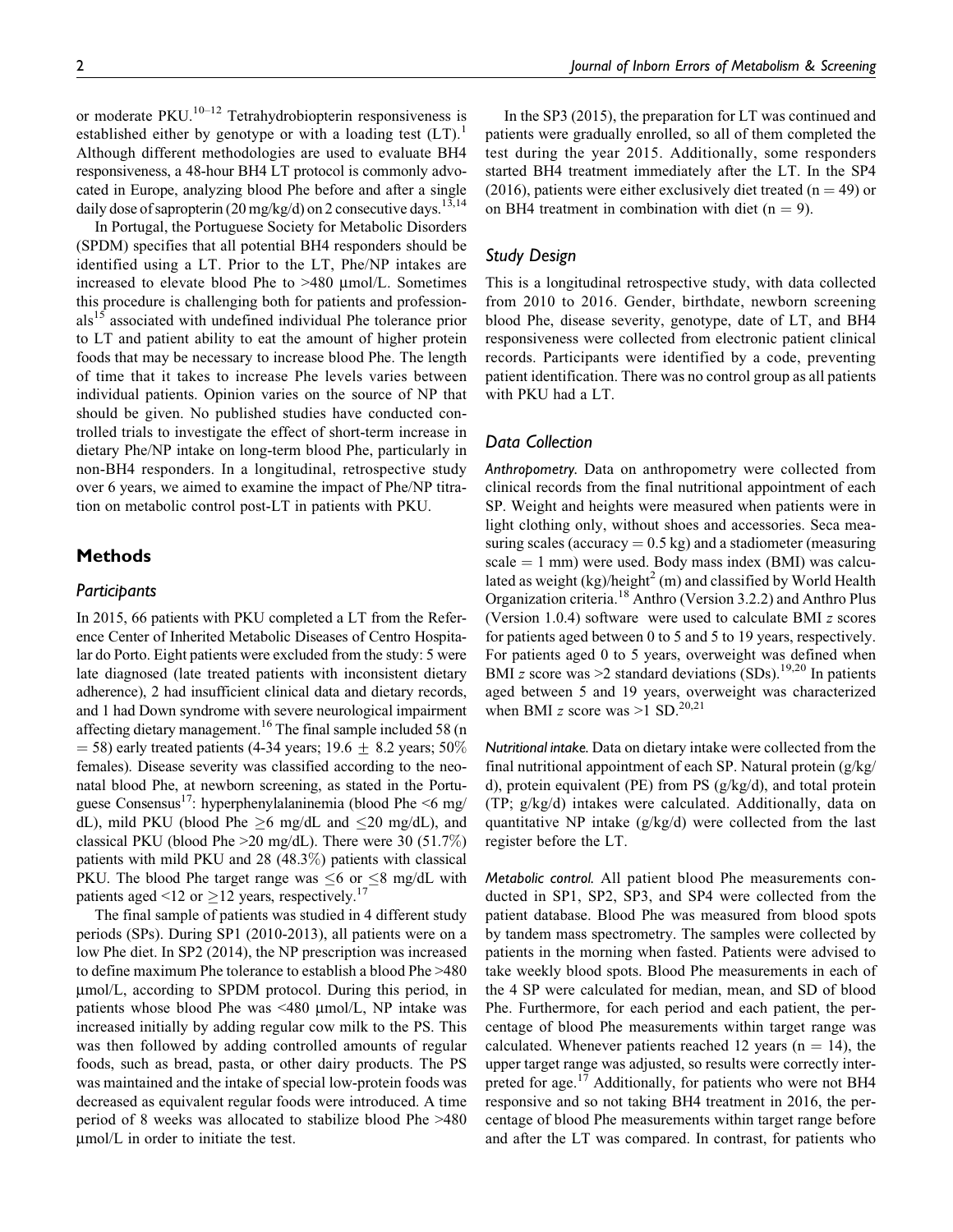| Sample size           | $N = 58$                                 |
|-----------------------|------------------------------------------|
| Gender                | Female: $n = 29$ (50%)                   |
|                       | Male: $n = 29$ (50%)                     |
| Age (at $LT^2$ —2015) | 19.6 $\pm$ 8.2 years (minimum = 4 years; |
|                       | $maximum = 34 years$                     |
|                       | <19 years: $n = 24$ (41.4%)              |
|                       | ≥ 19 years: $n = 34$ (58.6%)             |
| Disease severity      | Mild PKU: $n = 30$ (51.7%)               |
|                       | Classical PKU: $n = 28$ (48.3%)          |

Table 1. Gender, Age, and Disease Severity of Patients Studied.

Abbreviations: LT, loading test; PKU, phenylketonuria.

a LT—tetrahydrobiopterin (BH4) loading test.

were BH4 responsive and on BH4 treatment in 2016, the percentage of blood Phe measurements within target range before the LT and after the BH4 introduction was compared.

#### Ethical Statement

This study and its data collection were approved by the ethics committee of Centro Hospitalar do Porto, on May 18, 2015, to the investigation project "Trends in Nutritional Status of patients with phenylketonuria", with the reference 2015.101 (092-DEFI/087-CES). Written informed consent was obtained from each patient or caregiver.

#### Statistical Analysis

IBM SPSS Statistics 24 for Windows was used for statistical analyses. Kolmogorov-Smirnov test was done to evaluate normal distribution of variables. Categorical variables were presented as absolute values or percentage, and continuous variables were presented as mean  $\pm$  SDs or as medians [P<sub>25</sub>-P<sub>75</sub>], according to its distribution. Wilcoxon test and Mann-Whitney test were used to identify differences when non-normal distribution was found. The level of significance considered was  $P < .05$ .

## Results

The patient's characteristics are described in Table 1.

#### Change in NP Intake

The NP intake (g/kg/d) remained similar between the 4 SPs  $(0.58 \pm 0.3 \text{ vs } 0.53 \pm 0.3 \text{ vs } 0.50 \pm 0.3 \text{ vs } 0.55 \pm 0.3)$ , with a trend to a lower PE intake (g/kg/d;  $1.12 \pm 0.4$  vs  $0.95 \pm 0.3$  vs  $0.92 \pm 0.3$  vs  $0.84 \pm 0.3$ ), which is reflected in a lower TP intake (g/kg/d) in SP4 (1.72  $\pm$  0.4 vs 1.49  $\pm$  0.3 vs 1.46  $\pm$  0.4 vs 1.41  $\pm$  0.3). However, from SP1 to LT, NP (g/kg/d) intake was increased by  $0.14 \pm 0.5$  (Table 2).

## Change in Blood Phe

Median blood Phe was lower in SP1 than in SP4 (6.80 [4.70- 10.30] vs 7.91 [6.53-11.11];  $P < .001$ ; Table 3). The percentage

| Protein intake                                      | <b>SPI</b>   | IΤ                                                 |
|-----------------------------------------------------|--------------|----------------------------------------------------|
| Natural protein intake, g/kg/d<br><b>Difference</b> | $0.58 + 0.3$ | $0.72 + 0.4$<br>$NP_{1T} - NP_{2013} = 0.14 + 0.5$ |

Abbreviations: LT, loading test; NP, natural protein; SP1, study period 1.

Table 3. Metabolic Control of Patients During the 4 Periods of the Study.

| <b>Metabolic Control</b>                             | <b>SPI</b>                           | SP <sub>2</sub>                                                         | SP <sub>3</sub>                                                  | SP <sub>4</sub>     |
|------------------------------------------------------|--------------------------------------|-------------------------------------------------------------------------|------------------------------------------------------------------|---------------------|
| Median [Phe],<br>mg/dL                               | 6.80                                 | 7.98<br>$P_{25} = 4.70$ $P_{25} = 5.85$ $P_{25} = 6.80$ $P_{25} = 6.53$ | 8.20                                                             | 7.91                |
|                                                      |                                      | $P_{75} = 10.30 P_{75} = 10.58 P_{75} = 10.25 P_{75} = 11.11$           |                                                                  |                     |
| <b>Phe measurements</b><br>within target<br>range, % | 64<br>$P_{25} = 28$<br>$P_{75} = 85$ | 47<br>$P_{75} = 76$                                                     | - 38<br>$P_{25} = 7$ $P_{25} = 18$ $P_{25} = 0$<br>$P_{75} = 62$ | 45<br>$P_{75} = 66$ |

Abbreviations:  $P_{25}$ , 25th percentile;  $P_{75}$ , 75th percentile; Phe, phenylalanine; SP, study period.

of blood Phe measurements within target range was higher in SP1 compared with SP4 (64\%) [28-85] vs  $45\%$  [0-66];  $P < .001$ ; Table 3). In SP4, 16 (27.6%) patients did not have any blood Phe measurement within the target range compared with 6 (10.3%) patients in SP1. Changes in blood Phe control throughout the study are illustrated in Figure 1.

In SP1, there were almost twice as many patients in good metabolic control (39.7%) compared to SP4 (22.4%; Table 4). Table 5 presents data on percentages of blood Phe measurements within target range at SP1 and SP4, for patients on BH4 treatment  $+$  diet and diet treatment only. In these subgroups, the median differences between SP1 and SP4 were  $-1$  [-46 to 22] and  $-17$  [ $-33$  to 0], not reaching statistical significance  $(P = .408)$ . The percentage of blood Phe measurements within target range in the BH4 treated  $+$  diet group in 2016, after starting BH4 (responders,  $n = 9$ ), remained stable when compared to the SP1 pre-LT phase (85 [51-95] vs 81 [58-88];  $P = .953$ ). In the non-BH4 responder group (n = 49) who were prescribed a low Phe diet, there was a post-LT deterioration of metabolic control compared with the pre-LT phase (44 [5-63] vs 51 [22-71];  $P = .001$ ).

Thirty-one (53.4%) of the 58 patients were already adults (aged  $\geq$ 18 years) at SP1. Their metabolic control deteriorated from SP1 to SP4, median blood Phe increased (9.80 [6.90- 12.50] vs 10.35 [7.10-14.30];  $P = .037$ , and the percentage of blood Phe measurements within target range was reduced  $(32\%$  [3-77] vs  $3\%$  [0-60];  $P = .026$ ).

#### Overweight and Obesity

There was no change in the prevalence of overweight or obesity in patients <5 years, whereas it increased in adults (Table 6). None of the patients who were overweight or obese in 2013 became normal weight in 2016 (data not shown). This was irrespective of treatment.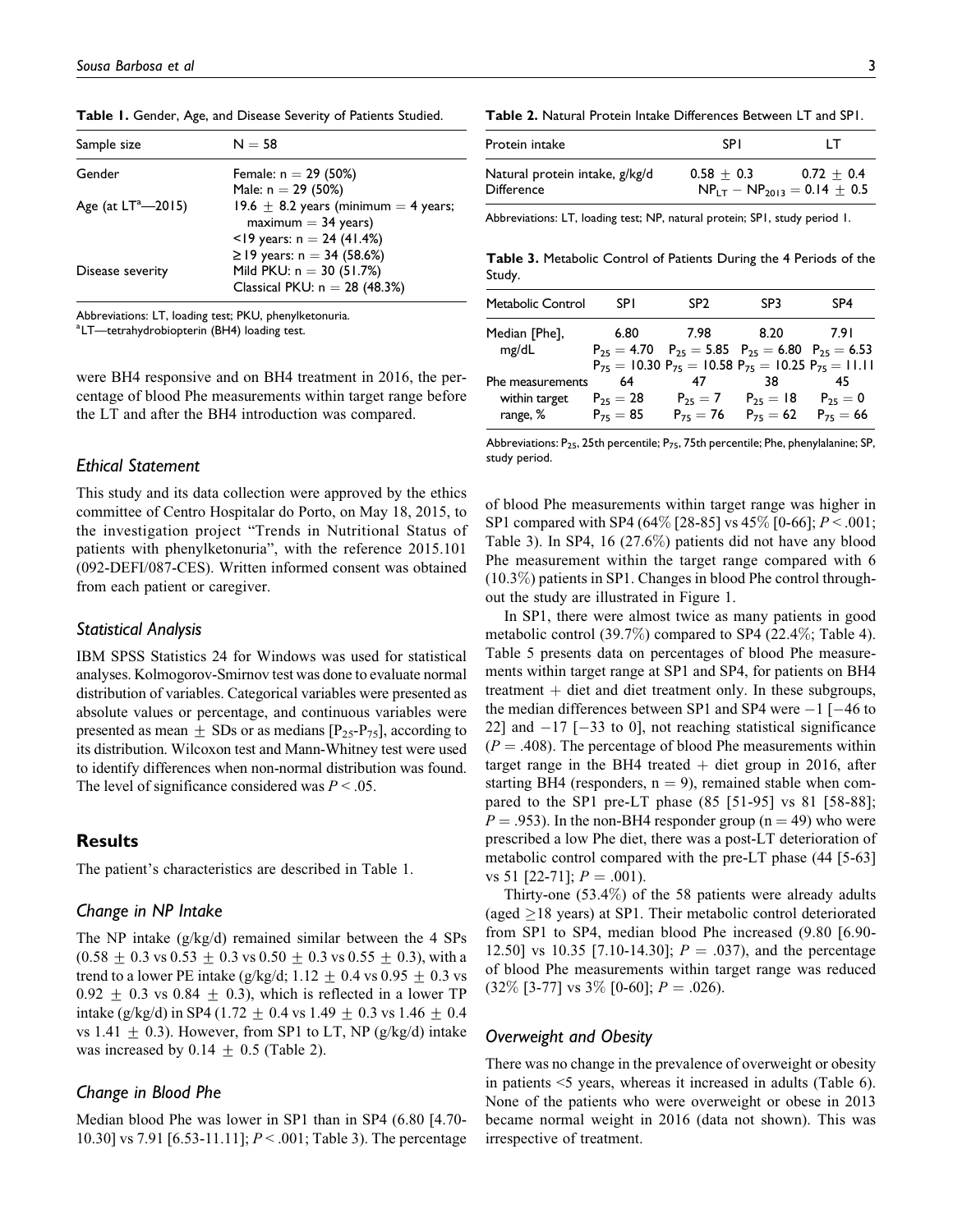

Figure 1. Change in blood Phe. Phe denotes phenylalanine.

| Table 4. Metabolic Control Quality. <sup>a,b</sup> |  |  |
|----------------------------------------------------|--|--|
|----------------------------------------------------|--|--|

|                                                   |                           | <b>SPI</b>                       | SP <sub>4</sub>           |                           |
|---------------------------------------------------|---------------------------|----------------------------------|---------------------------|---------------------------|
| Metabolic Control<br>(% of Patients<br>per Class) | < 75%<br>"Bad<br>Control" | $\geq 75\%$<br>"Good<br>Control" | < 75%<br>"Bad<br>Control" | >75%<br>"Good<br>Control" |
|                                                   | 60.3                      | 39.7                             | 77 6                      | 22 4                      |

Abbreviations: Phe, phenylalanine; SP, study period.

a Phe measurements within target range  $\geq 75\%$ —"good control."<br>b Phe measurements within target range  $\leq 75\%$ —"bad control."

Phe measurements within target range <75%—"bad control."

Table 5. Metabolic Control of Patients on and Without BH4 Treatment in  $2016$ . $a$ 

| Metabolic Control (% of Phe Measurements Within Target Range) |                 |                                                  |                 |  |
|---------------------------------------------------------------|-----------------|--------------------------------------------------|-----------------|--|
| On BH4 Treatment<br>in 2016 (n = $9)^b$                       |                 | <b>Without BH4 Treatment</b><br>in 2016 (n = 49) |                 |  |
| <b>SPI</b>                                                    | SP <sub>4</sub> | <b>SPI</b>                                       | SP <sub>4</sub> |  |
| 90                                                            | 83              | 58                                               | 41              |  |
| $P_{25} = 65$                                                 | $P_{25} = 48$   | $P_{25} = 21$                                    | $P_{25} = 0$    |  |
| $P_{75} = 97$                                                 | $P_{75} = 91$   | $P_{75} = 80$                                    | $P_{75} = 57$   |  |
| Median differences $=$<br>$-1$ [ $-46$ to 22]                 |                 | Median differences $=$<br>$-17$ [ $-33$ to 0]    |                 |  |

Abbreviations: BH4, tetrahydrobiopterin;  $P_{25}$ , 25th percentile;  $P_{75}$ , 75th percentile; Phe, phenylalanine; SP, study period.

<sup>a</sup> This table only represents patients on medication in 2016.

**bSome patients have responded to loading test but only initiated medication** during/after 2016 or stopped medication ( $n = 6$ ).

## **Discussion**

This was a longitudinal retrospective study that suggested that patients receiving a BH4 LT, with a temporary increase in NP pretest, had worse Phe control 1 year posttest, although there was a trend toward a slight improvement with time. Both the percentage of blood Phe measurements within target range at SP1 compared with SP4 and the contrast between percentage of patients under good metabolic control in SP1 and SP4 support our conclusions.

We recognize that many factors may have led to deterioration in blood Phe control in addition to BH4 LT. Diet treatment for patients with PKU is very restrictive and PS's have a strong taste and odor, so adherence is challenging.<sup>7,8</sup> After the age of 10 years, dietary adherence is particularly difficult, associated with transition to self-care, rebellion, and hunger.<sup>6,7</sup> Accordingly, a progressive deterioration in metabolic control with age, particularly in adolescents, is seen in most patients.<sup>1,6,8</sup> During adolescence, there is usually some diet relaxation and food pleasure and socialization becomes more important, and in adulthood, the time constraints and stress associated with food preparation balanced with work, study, or parenthood are difficult to align.<sup>9</sup> Considering that during the 4 SPs our cohort of patients increased in age, it seemed more appropriate to analyze the percentage of blood Phe measurements within target range rather than median blood levels, as target ranges are already age adjusted.<sup>17</sup>

We expected that metabolic control of non-BH4 responders could be maintained post-LT, once the usual low Phe diet was introduced, but most of the nonresponders had deterioration in their metabolic control. Generally, adults with PKU who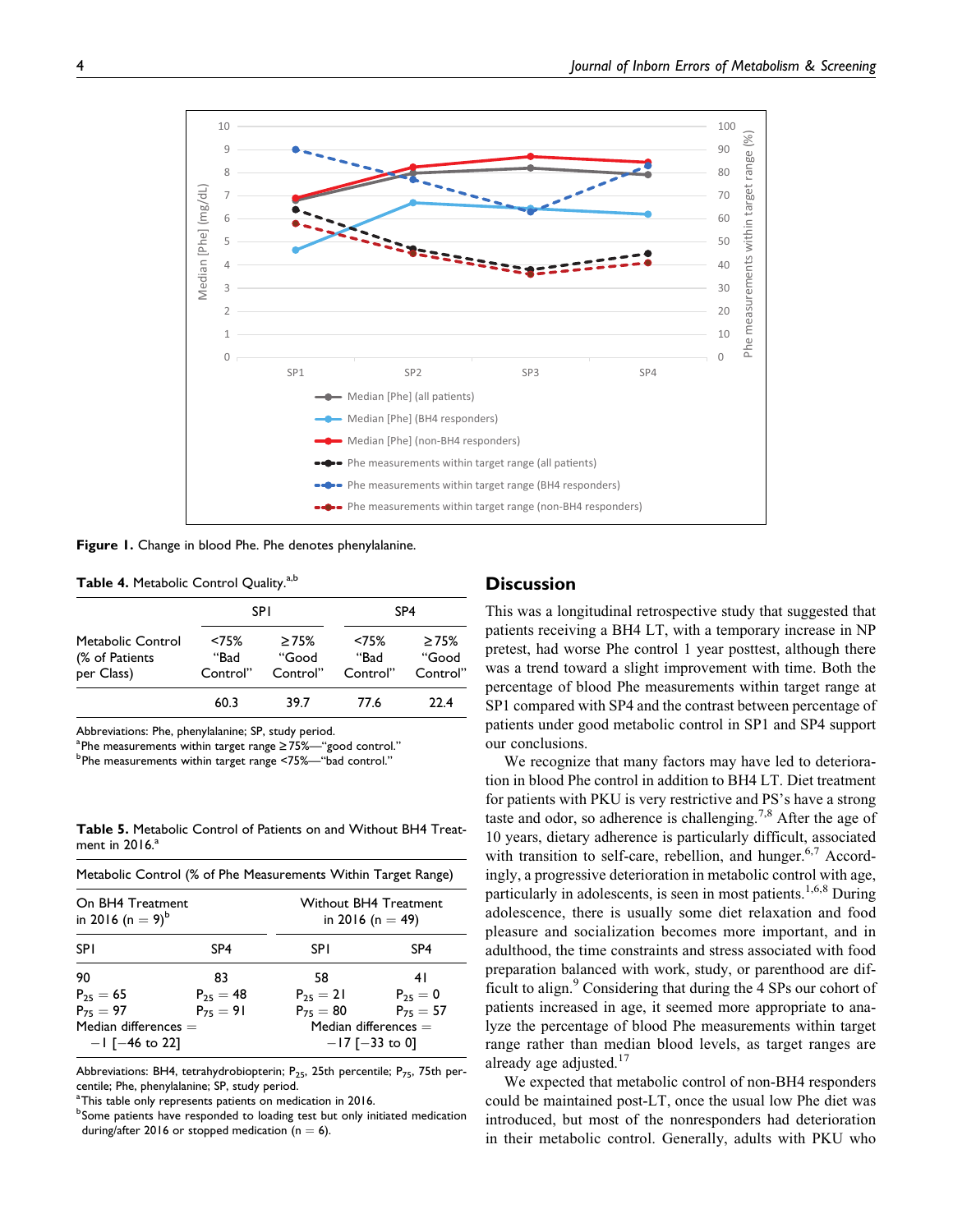|                                   | <b>SPI</b>             |                          |                          | SP <sub>4</sub>      |                          |                         |
|-----------------------------------|------------------------|--------------------------|--------------------------|----------------------|--------------------------|-------------------------|
| Anthropometry                     | 0-5 Years<br>$(n = 3)$ | 5-19 Years<br>$(n = 28)$ | >19 Years<br>$(n = 27)$  | 0-5 Years<br>$(n=0)$ | 5-19 Years<br>$(n = 24)$ | >19 Years<br>$(n = 34)$ |
| <b>BMI</b>                        |                        |                          | $22.8 \pm 4.6$           |                      |                          | $23.9 \pm 4.7$          |
| <b>BMI</b> z score                | $0.30 + 0.6$           | $0.23 \pm 1.1$           | $\overline{\phantom{0}}$ | -                    | $0.17 \pm 1.2$           |                         |
| Overweight/obesity                | $n = 0$                | $n = 9$                  | $n = 6$                  |                      | $n = 9$                  | $n = 11$                |
| Overweight/obesity prevalence (%) |                        | 25.9%                    |                          |                      | 34.5%                    |                         |

Table 6. Anthropometric Data of Patients Studied in SP1 Versus SP4.

Abbreviations: BMI, body mass index; SP, study period.

usually follow the same restrictive dietary patterns from dayto-day are anticipated to maintain long-term consistent blood Phe concentrations so the increase in their blood Phe following an unsuccessful BH4 LT was unexpected.

The choice of foods for increasing NP intake for the Phe titration may have influenced the results. Increasing Phe intake using milk sources (as previously recommended) together with PS was not practical in older patients.<sup>15</sup> In many adult patients with PKU, a liquid PS was prescribed but it was not feasible to mix this with other NP sources. In milder patients with PKU, higher pre-LT Phe tolerance was observed, so foods with a high protein content was given to temporarily increase Phe/NP intake, for example, regular bread and pasta, milk, cheese, and yogurt. Although some patients were afraid to introduce highprotein foods into their daily routine, others enjoyed their taste.<sup>22</sup> We cannot rule out the negative psychological consequences on feeding behavior of giving additional NP and then withdrawing it again from nonresponders. The difficulty and disappointment in returning to their previous dietary restrictions should not be underestimated in nonresponders.<sup>15</sup> Although this aspect requires further study, it is naive to consider that it would have no impact. We also observed that some adult patients also decreased the frequency of blood spot monitoring (data not shown), which may be associated with lower motivation because of not responding to BH4 medication. The PKU European guidelines suggest that a LT should not be performed in patients with 2 known disease null mutations or 2 known BH4 responsive mutations.<sup>1</sup> Our results demonstrate that by enrolling every patient with PKU to a LT, independent of the genotype, as suggested by the SPDM, this may have potential adverse consequences on longer term metabolic control.

In the process of Phe titration, PS prescription was maintained during preparation for LT. However, considering the weight variations throughout the study (Table 6), stabilizing PS prescription resulted in a lower TP (g/kg) intake. Also, the observed weight changes may have justified an increase in PE prescription, to theoretically prevent any negative effect on metabolic control.

Our study has several limitations. First, there was no opportunity to identify the exact starting date of the LT preparation phase, because some patients already had a higher blood Phe prior to the LT. Also this was a retrospective study without a

control group, so we were unable to compare the results with a group of patients not undertaking a LT. Although we have used the percentage of blood Phe measurements within target range, which is already age adjusted, our group had a wide age range which may have influenced adherence and metabolic control. Finally, in SP4, the comparison between BH4 treated  $+$  diet and exclusively diet-treated patients should be interpreted carefully due to the small group of patients on drug treatment. However, this is the first study evaluating the effect of the LT procedures on metabolic control, involving patients from one reference treatment center and collecting data from the year following the LT, suggesting that prospective, controlled, and multicentric studies are needed to study this aspect further. It is also important to address the psychological impact of the LT. It is well established that in older patients with PKU following relaxed diets, they have difficulty recommencing strict dietary treatment, thereby this knowledge should be considered when conducting BH4 LT in PKU.

## Conclusion

In conclusion, our results suggest that a transient Phe and NP titration may further adversely affect metabolic control, particularly in nonresponders. Even though the use of BH4 has been described as a good coadjuvant for BH4 responders, there are many different protocols for assessing BH4 responsiveness. A multicenter and controlled study would be helpful to examine the long-term effect of different methodologies on metabolic control, including a review of length and strategy of preparation for the LT and the assessment of its relevance.

#### Acknowledgments

Special thanks to Instituto Nacional de Saúde (INSA), Dulce Quelhas, Maria José Ortigão, and Paula Machado from CGMJM, the first two of which work in the area of biochemical analysis of the samples sent by the patients with PKU and the last two are responsible for the informatics system and database of the metabolic control.

#### Declaration of Conflicting Interests

The author(s) declared the following potential conflicts of interest with respect to the research, authorship, and/or publication of this article: Anita MacDonald is a member of the European Nutritionist Expert Panel (Biomarin), member of Sapropterin Advisory Board (Biomarin), member of the Advisory Board entitled ELEMENT